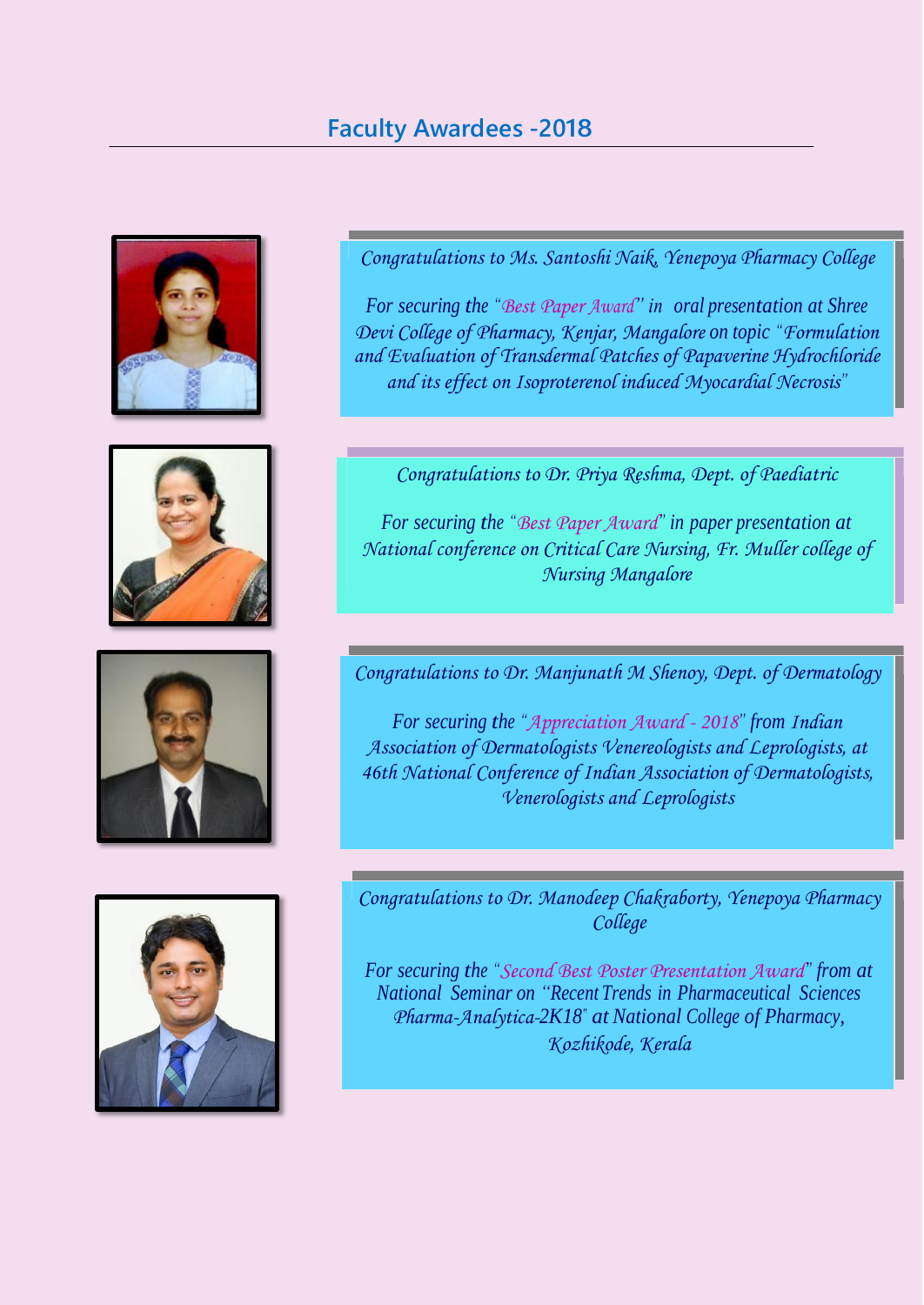

*Congratulations to Dr. Sudheendra Prabhu, Dept. of Oral Pathology*

*For securing the "Most Proactive Sr. Academician Award" from Board of Guident Dental Academic Excellence Awards at IHC, Lodhi Road, New Delhi*



*Congratulations to Dr. Uma Kulkarni, Dept. of Ophthalmology*

*For securing the "Best Pecha Kucha Award" from Global forum on Bioethics in Research meeting on Ethics of data sharing and biobanking in health research at Stellenbosch, South Africa.*



*Congratulations to Dr. Ravi Vaswani, Dept. of General Medicine*

*For securing the "Best Pecha Kucha Award" from Global forum on Bioethics in Research meeting on Ethics of data sharing and biobanking in health research at Stellenbosch, South Africa.*



*Congratulations to Dr. Sheetal Savur, Dept. of Ophthalmology*

*For securing the "First Place" in the Rapid-Fire video session at CME on Pearls in Phacoemulsification and Wet Lab Practice at Dr. TMA Pai Auditorium, KMC, Manipal*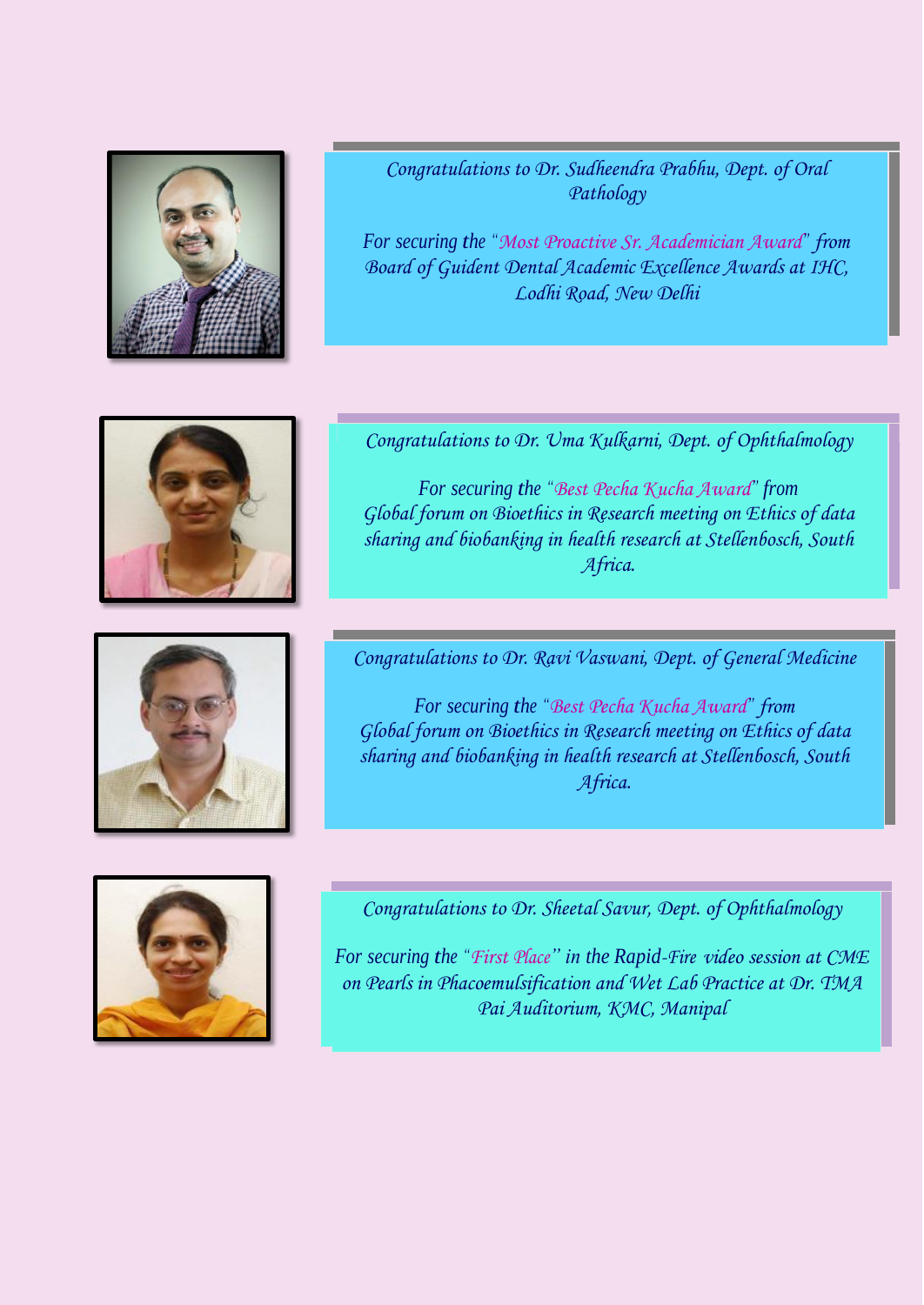

*Congratulations to Dr. Syed Imran, Dept. of Mental Health Nursing*

*For securing the "Young Researcher Award" from Mental health nursing awarded by the Board of Management of the Venus International Foundation at VIHA 2018, Chennai*



*Congratulations to Dr. Sham S. Bhat, Dept. of Paedodontics*

*For securing the "Excellence in Dentistry Award"in the category of Academician of the year on 9 th December 2018 from FAMDENT*



*Congratulations to Dr. Ashwini Shetty, Dept. of Anatomy*

*For securing the "Best Presentation Award" at International Conference on Current concepts on the role of Indian medicine and phytoceuticals in maintenance of health organized by the department of studies & research in Biochemistry, Mangalore, held on 15th to 17th Nov 2018, Jnana Kaveri, Post Graduate centre, Ckikka Aluvara, Kodagu.*



*Congratulations to Ms. Santoshi Naik, Yenepoya Pharmacy College*

*For securing the "Best Poster Presentation Award"in 53rd Annual International Conference of the Indian Hospital Pharmacists Association, Pharmacopoeia Commission and in association with PES"s Rajaram and Tarabai Bandekar College of Pharmacy, Ponda, Goa*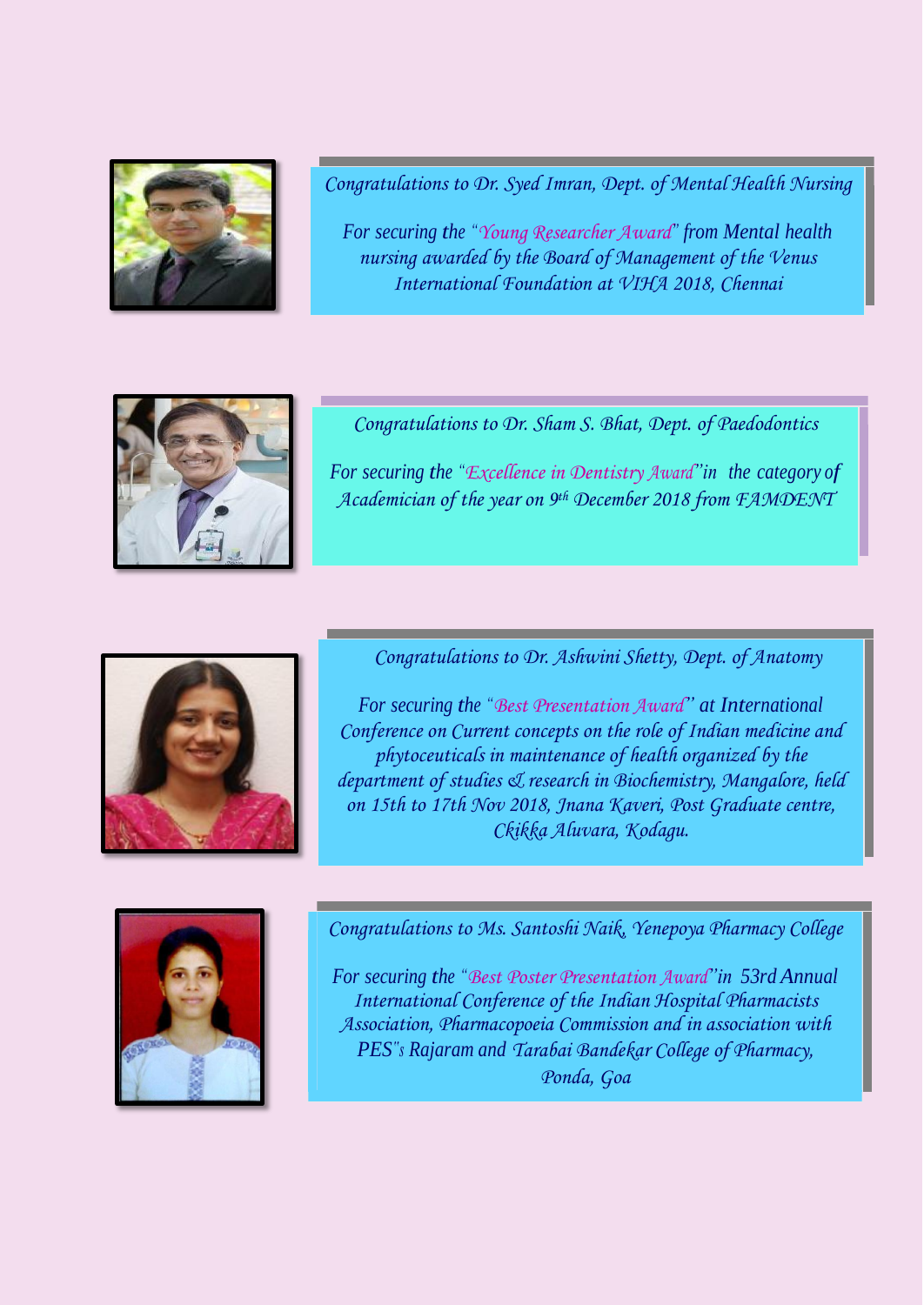

*Congratulations to Dr. Prabha Adhikari, Dept. of Geriatric Medicine*

*For securing the "Appreciation Award" at 15 th International Conference Geriatric Society of India, New Delhi*





*Congratulations to Dr. Manodeep Chakraborty, Yenepoya Pharmacy College*

*For securing the "First Prize" in poster presentation at 3 rd Annual Convention of Association of Pharmaceutical Teachers of India (Karnataka State Branch), KAAPTICON 2018, NET Pharmacy College, Raichur*

*Congratulations to Dr. Rachana Prabhu, Dept. of Oral Medicine and Radiology*

*For securing the "Best Research Paper Award" at 1 st International, 16th National Conference of Indian Academy of Forensic Odontology, Goa Dental College and Hospital and The Indian Association of Forensic Odontology*



*For securing the "Best Scientific Poster Presentation Award" at 5 th state level conference of association of Medical Biochemistry Karnataka Chapter, AMBKCCON, Department of Biochemistry, KS Hedge Medical Academy, Deralakatte*



*Congratulations to Dr. Akshaya K M, Dept. of Community Medicine*

*For securing the "Third Prize for Poster Presentation" at Manipal McGill Infectious Diseases International Conference at TMA Pai auditorium, Mangalore conducted by Kasturba Medical College, Mangalore*